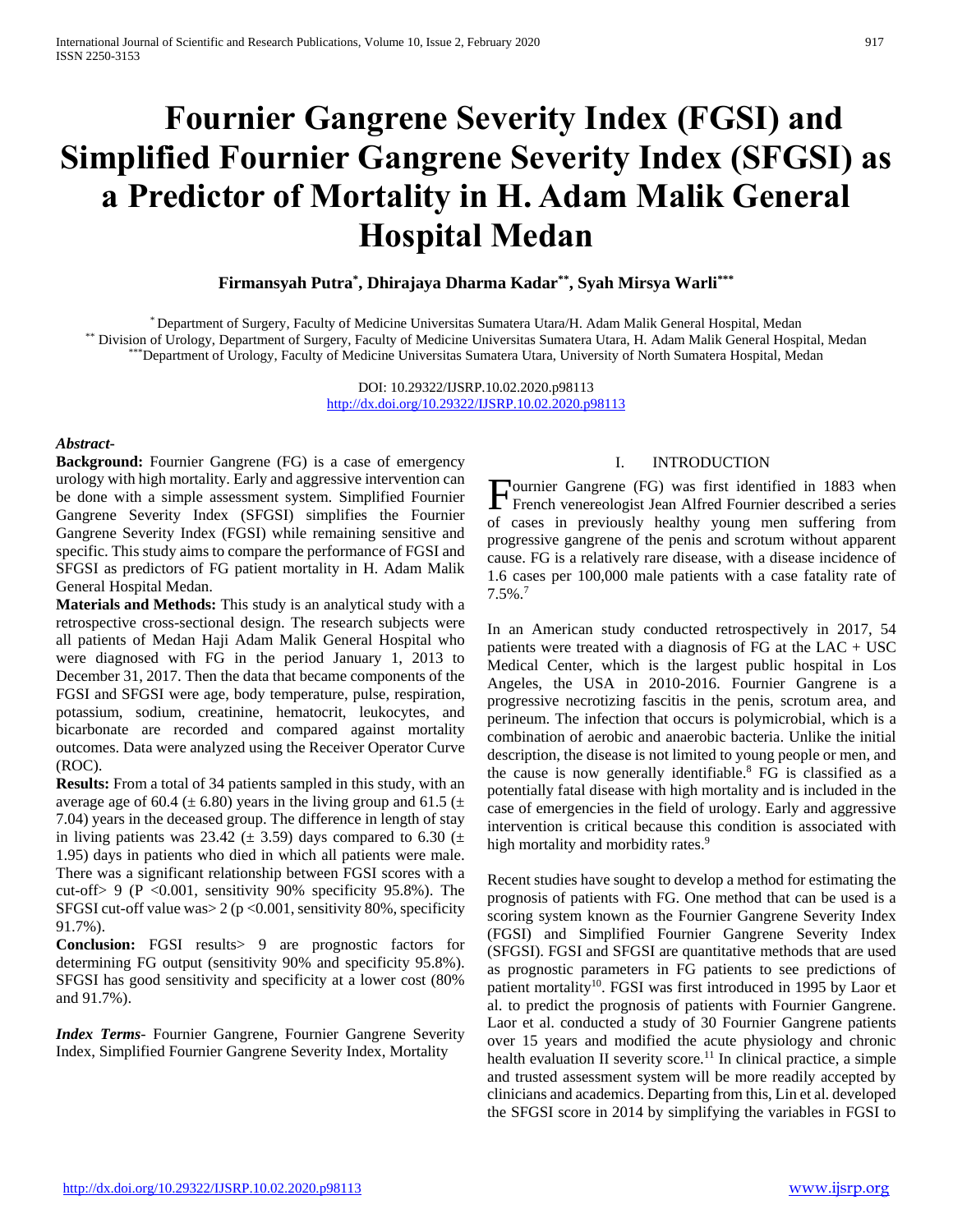only three variables but without losing their sensitivity and specificity.<sup>12</sup>

This study aims to compare the performance of FGSI and SFGSI as predictors of mortality in patients with Fournier Gangrene in H. Adam Malik General Hospital Medan.

# II. RESEARCH ELABORATION

The research design used in this study is an analysis with a retrospective cross-sectional approach. This research was conducted at Haji Adam Malik General Hospital Medan from 1 January 2013 to 31 December 2017. In this study, the population was all patients of Haji Adam Malik General Hospital Medan who

# III. RESULTS AND FINDING

# *A. Sample Characteristics*

Of the 34 male patients, the mean age in the living group was 60.4 ( $\pm$  6.80) years, while in the deceased group was 61.5 ( $\pm$ 7.04) years. The mean length of stay in the deceased group was 6.3 ( $\pm$  1.95) days and 23.42 ( $\pm$  3.59) days in the living group.

# *B. Comparison of Patient Characteristics in Living and Deceased Group*

The characteristics compared in the two groups consisted of temperature, pulse per minute, breath frequency per minute, serum sodium, potassium, creatinine, hematocrit, leukocytes, and bicarbonate. There were no statistical differences in the characteristics of the two groups (Table 1).

| Table 1: Characteristic comparison of two groups. |  |  |  |  |  |
|---------------------------------------------------|--|--|--|--|--|
|---------------------------------------------------|--|--|--|--|--|

| <b>Characteristics</b>                         |                               | Deceased                         | $P -$                |
|------------------------------------------------|-------------------------------|----------------------------------|----------------------|
|                                                | Living                        |                                  | Value                |
| temperature $(^{\circ}C)$                      | 37.85 ( $\pm$ 0.62)           | 37.87 $(\pm 0.99)$               | $0.955^{\rm a}$      |
| Pulse                                          | 89.38 ( $\pm$ 9.82)           | 89.40<br>$(\pm$                  | 0.995a               |
| rate(x/minute)<br>(x/minute)                   | $25.17 \ (\pm 2.35)$          | 10.37)<br>$26.20 (\pm 5.85)$     | $0.600$ <sup>a</sup> |
| Serum Natrium<br>(mmol/L)                      | 134.38<br>$(\pm$<br>5.46)     | 134.90<br>$(\pm$<br>8.84)        | $0.834$ <sup>a</sup> |
| Kalium<br>Serum<br>(mmol/L)                    | 4.24 ( $\pm$ 0.66)            | 4.91 $(\pm 1.01)$                | $0.077$ <sup>a</sup> |
| Serum Creatinin<br>(mg/dL)                     | $(0.61 -$<br>0.88<br>2.20)    | $(0.46 -$<br>1.21<br>7.00)       | 0.167 <sup>b</sup>   |
| Serum Hematocrit<br>(% )                       | 29.20<br>$(23.1 -$<br>41.5)   | 26.1<br>$(18.0 -$<br>47.0)       | $0.334^{b}$          |
| Serum Leukocyte<br>$\left(\text{/mm}^3\right)$ | 13,024.92 $(\pm$<br>5,233.55) | 13,507.00<br>$(\pm$<br>4,829.84) | 0.804 <sup>a</sup>   |
| Serum<br><b>Bicarbonate</b><br>(mEq/L)         | $25.32 \ (\pm 6.10)$          | 22.36<br>(±<br>11.60)            | 0.623 <sup>a</sup>   |

were diagnosed with Fournier Gangrene from 1 January 2013 to 31 December 2017, the sampling used is total sampling.

The inclusion criteria in this study were patients diagnosed with Fournier Gangrene in the ER of Human Rights General Hospital, January 1, 2013, until December 31, 2017, and have a complete medical record data.

Data obtained from the recapitulation of medical record data will be entered into the FGSI and SFGSI tables and processed using a computer, with the steps of editing, coding, and tabulation. The data obtained were then analyzed using the Receiver Operator Curve (ROC) to obtain a cut-off of the FGSI and SFGSI scoring values. Under the Curve (AUC) area will show optimal values based on sensitivity and 1-specificity. The cut-off value obtained is then used as a predictive value for mortality

# *C. Relationship between Fournier Gangrene Severity Index (FGSI) and Simplified Fournier Gangrene Severity Index (SFGSI) with Death*

A comparison of the prognostic value was seen from the Area Under Curve (AUC) value which is 98.5% in FGSI compared to 92.5% in SFGSI. We get a cut-off of> 9 to obtain a sensitivity value of 90% and a specificity value of 95.8% for FGSI scoring from this research data. Whereas in the SFGSI scoring, we obtained a cut-off> 2 and obtained a lower sensitivity value than FGSI, which is 80% and a specificity value of 91.7%. (Figure 1)



Figure 1. ROC curve for FGSI and SFGSI to mortality

Statistical analysis showed a P-value of <0.001, which means the relationship between the FGSI score with a cut-off value> 9 to  $\leq$  9 and SFGSI score with a cut-off of  $>$  2 to  $\leq$  2 is significant.

Our study showed that the average age of patients was 60.71 years  $(\pm 6.79)$  with 45 is the youngest and the oldest is 72 years. Laor's study in 1995, the median age was 61 years with the youngest age of 23 years and the oldest was 90 years. From some of these studies, it was found that Fournier Gangrene has a reasonably wide age distribution of patients, ranging from 20 years to 92 years of age.11,13,14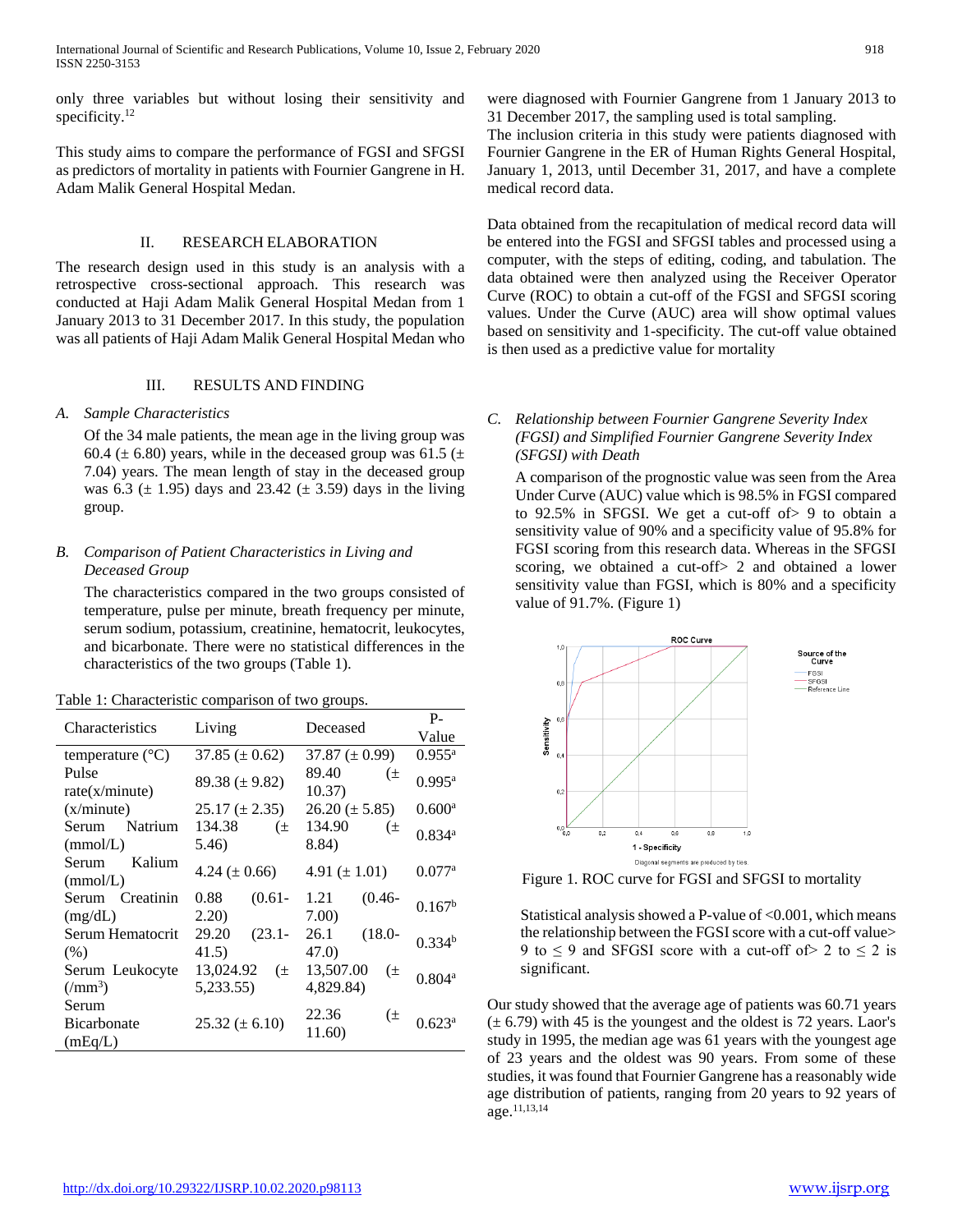The length of stay of patients who lived was 23.42 days compared to patients who died, which was 6.30 days. Previous studies have shown similar results. Other studies report the length of stay of patients who lived was 29.6 days compared to 6.7 days in patients who died.<sup>15,16</sup>

Body temperature in this study between the living and the dead did not have a statistically significant difference, so was also found in a study from Lin et al. in 2019. In that study, the mean temperature of patients living in patients with Fournier Gangrene was  $37.0 \ (\pm$ 0.8) ° C while in the group who died was 37.3 ( $\pm$  0.8) ° C.<sup>17</sup>

In this study, for the variable heart rate, no difference was found between patients who had outcomes in the form of death and those who remained alive 89.40 ( $\pm$  10.37) x / minute and 89.38 ( $\pm$  9.82)  $x$  / minute. The result was also found in other studies.<sup>12,17</sup> Likewise for breath frequency, wherein this study it was found in living patients that had a mean breath frequency of 25.17 ( $\pm$  2.35) x / minute while in patients who died obtained breath frequency of 26.20 ( $\pm$  5.85) x / minutes.<sup>12,17</sup>

For electrolyte levels, in this study, measuring serum sodium and potassium where there is no difference between the two variables. Lin's research in 2014 and 2019 supports this finding (Lin, 2014; Lin, 2019). Whereas Tenório in 2018, found significant differences in serum potassium between patients who died and those who lived, where patients who live have lower serum potassium. 18

Tenório's study in 2018 found there were differences in serum creatinine levels in patients who died with those living where patients who died had a higher mean serum creatinine compared with patients who lived. In that study, the mean serum creatinine of patients who died was 1.72  $(\pm 1.16)$  mg / dL and in this study, a median value of 1.21 (0.46-7.00) mg / dL was obtained. Tenório found that in living patients, the mean creatinine serum was 0.95  $(\pm 0.55)$  mg / dL while in our study, the median value was 0.88  $(0.61 - 2.20)$  mg / dL.

The P-value in Tenório's study for this variable was 0.001, while in our study, it was  $0.167<sup>18</sup>$  Similar results to our study were found in Lin's study in 2019, where the mean number of patients who died and those who lived sequentially was  $3.5 \pm 3.3$  and  $4.1 \pm 2.4$ mg / dL with a P-value  $= 0.208$ <sup>17</sup>

For serum hematocrit variables, Lin's study in 2019 also found insignificant differences.<sup>17</sup> The same thing was found in our study, where the mean value in living patients was 29.20 (23.1-41.5)%, and in those who died was  $26.1$  (18.0-47.0)% with a P-value = 0.334. Conflicting results were obtained in studies from Tenório in 2018 and Lin in 2014. In both studies, getting statistically significant differences in serum hematocrit variables with both P values were  $0.0001$ .<sup>12,18</sup>

Leukocytes obtained in patients with Fournier Gangrene who survived and died in this study were  $13,024.92 \ (\pm 5,233.55)$  / mm3 and 13,507.00 ( $\pm$  4,829.84) / mm3 and the P-value = 0.804 so it was not significantly significant. The same thing was found in Lin's research in 2014 and 2018. In Lin's research in 2014, the mean value of living patients was  $18.0 \ (\pm 10.2) / \text{mm}$ 3 compared to 17.3 ( $\pm$  9.3) / mm3 with a value of P = 0.822. For Lin's study in 2019, living patients had a mean of 19.4  $(\pm 8.1)$  / mm3 and those who died  $17.2 (\pm 5.8) / \text{mm}3.^{12,17}$ 

The final component assessed from the Fournier Gangrene Severity Index (FGSI) score is serum bicarbonate. In our study, the bicarbonate value of living patients was  $25.32 \ (\pm 6.10) \text{ mEq}$  / L compared to patients who died  $22.36 \ (\pm 11.60) \ \text{mEq}$  / L and the P-value  $= 0.623$ . The finding is supported by Lin 2014 and 2019 research, in which both studies have a value of  $P = 0.410$  and  $P =$ 0.732.

Several previous studies have tried to see FGSI as a predictor of mortality in patients with Fournier Gangrene. The majority of studies get a cut-off value of> 9 with sensitivity and specificity values ranging from 71-88% and 78-90%, respectively.<sup>11,19,20</sup> In our study, a cut-off value of> 9 was obtained and a sensitivity of 90% and specificity of 95.8% were obtained.

For the Simplified Fournier Gangrene Severity Index (SFGSI) in this study, a cut-off value of> 2 with a sensitivity value of 80% and a specificity value of 91.7% was obtained. Research from Lin in 2014 also has a cut-off value of> 2 and has a sensitivity of 87% and specificity of 77%.<sup>12</sup> There are differences in sensitivity and specificity values with these studies, so further research is needed to test the sensitivity and specificity values in patients with Fournier Gangrene.

# IV. CONCLUSIONS

In this study, the higher Fournier Gangrene Severity Index (FGSI) (> 9) could become a prognostic factor that can be used to determine the outcome of the Fournier Gangrene conditions with a sensitivity of 90% and a specificity of 95.8% respectively. In addition to using the FGSI assessment, a simplified assessment was also developed, namely the Simplified Fournier Gangrene Severity Index (SFGSI), where based on this scoring, it could have other prognostic factors in the Fournier Gangrene case and have a sufficiently good result, with a sensitivity of as much as 80% and specificity 91.7%, while having a lower cost compared to Fournier Gangrene Severity Index (FGSI).

### REFERENCES

- [1] G. O. Young, "Synthetic structure of industrial plastics (Book style with paper title and editor)," in *Plastics*, 2nd ed. vol. 3, J. Peters, Ed. New York: McGraw-Hill, 1964, pp. 15–64.
- [2] W.-K. Chen, *Linear Networks and Systems* (Book style). Belmont, CA: Wadsworth, 1993, pp. 123–135.
- [3] H. Poor, *An Introduction to Signal Detection and Estimation*. New York: Springer-Verlag, 1985, ch. 4.
- [4] B. Smith, "An approach to graphs of linear forms (Unpublished work style)," unpublished.
- [5] E. H. Miller, "A note on reflector arrays (Periodical style—Accepted for publication)," *IEEE Trans. Antennas Propagat.*, to be published.
- [6] J. Wang, "Fundamentals of erbium-doped fiber amplifiers arrays (Periodical style—Submitted for publication)," *IEEE J. Quantum Electron.*, submitted for publication.
- [7] Sorensen D. Mathew, "Fournier's Gangrene: Population Based Epidemiology and Outcomes", The Journal Of Urology®, Vol. 181, 2120-2126, May 2009